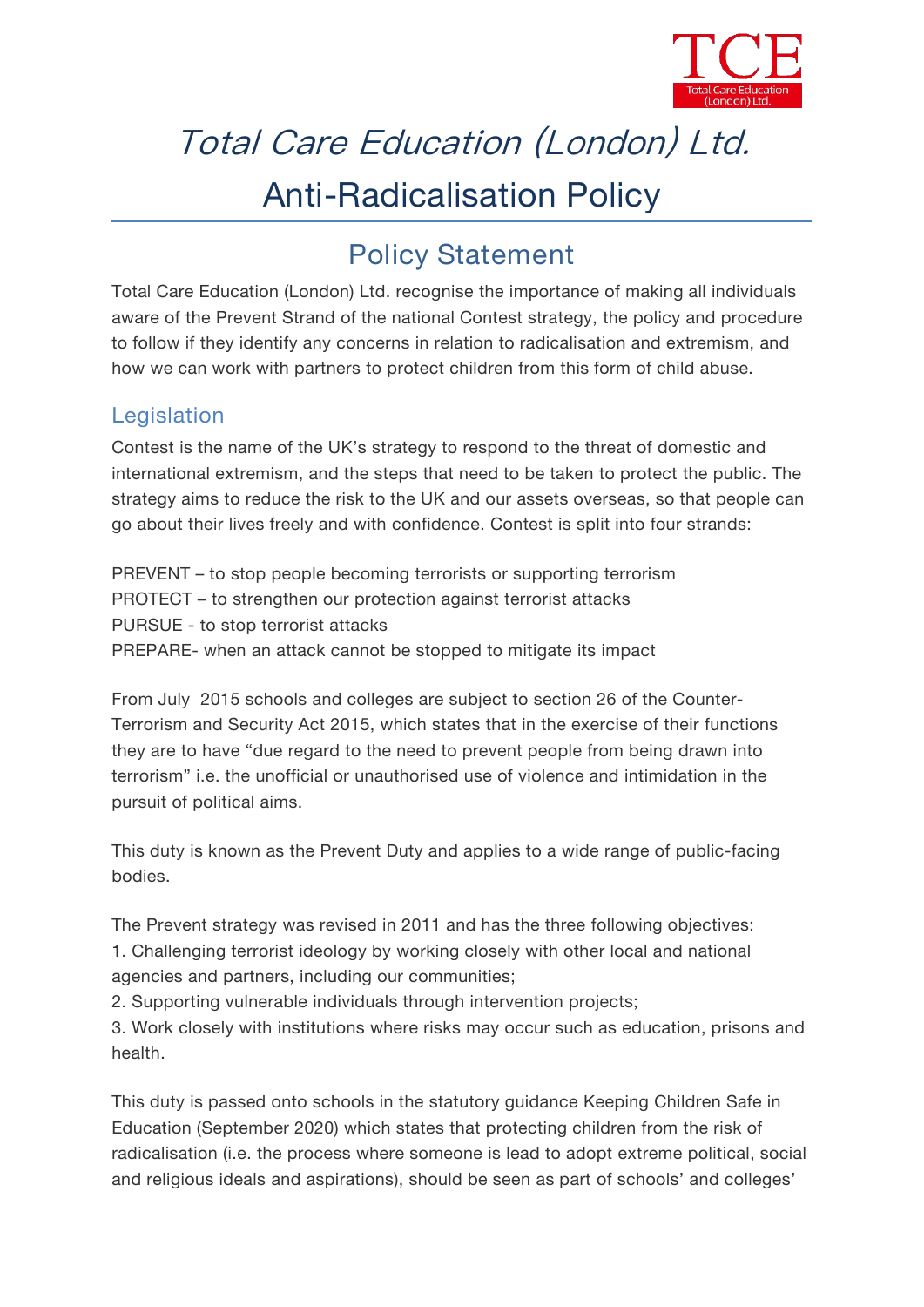

wider safeguarding duties, and is similar in nature to protecting children from other forms of harm and abuse:

"Extremism is the vocal or active opposition to our fundamental values, including democracy, the rule of law, individual liberty and the mutual respect and tolerance of different faiths and beliefs. This also includes calling for the death of members of the armed forces. Radicalisation refers to the process by which a person comes to support terrorism and extremist ideologies associated with terrorist groups. Terrorism is an action that endangers or causes serious violence to a person/people; causes serious damage to property; or seriously interferes or disrupts an electronic system. The use or threat must be designed to influence the government or to intimidate the public and is made for the purpose of advancing a political, religious or ideological cause. There is no single way of identifying whether a child is likely to be susceptible to an extremist ideology. Background factors combined with specific influences such as family and friends may contribute to a child's vulnerability. Similarly, radicalisation can occur through many different methods (such as social media or the internet) and settings (such as within the home). However, it is possible to protect vulnerable people from extremist ideology and intervene to prevent those at risk of radicalisation being radicalised."

*Total Care Education (London) Ltd.* staff, volunteers and homestays should be alert to changes in reports of changes in children's behaviour which could indicate that they may need help or protection. Staff, volunteers and homestays are encouraged to use their judgement in identifying children who may be at risk of radicalisation and to report any concerns to the Prevent Lead, *Maria Pink*. This may result in the Prevent Lead making a referral to the Channel programme (see below). The guardianship organisation's Prevent Lead (and any deputies) should be aware of local procedures for making a Prevent referral.

#### **Channel**

Channel is a voluntary, confidential support programme which focuses on providing support at an early stage to people who are identified as being vulnerable to being drawn into terrorism. Prevent referrals may be passed to a multi-agency Channel panel, which will discuss the individual referred to determine whether they are vulnerable to being drawn into terrorism and consider the appropriate support required. An individual's engagement with the programme is entirely voluntary at all stages.

Guidance on Channel is available at: https://www.gov.uk/government/publications/channel guidance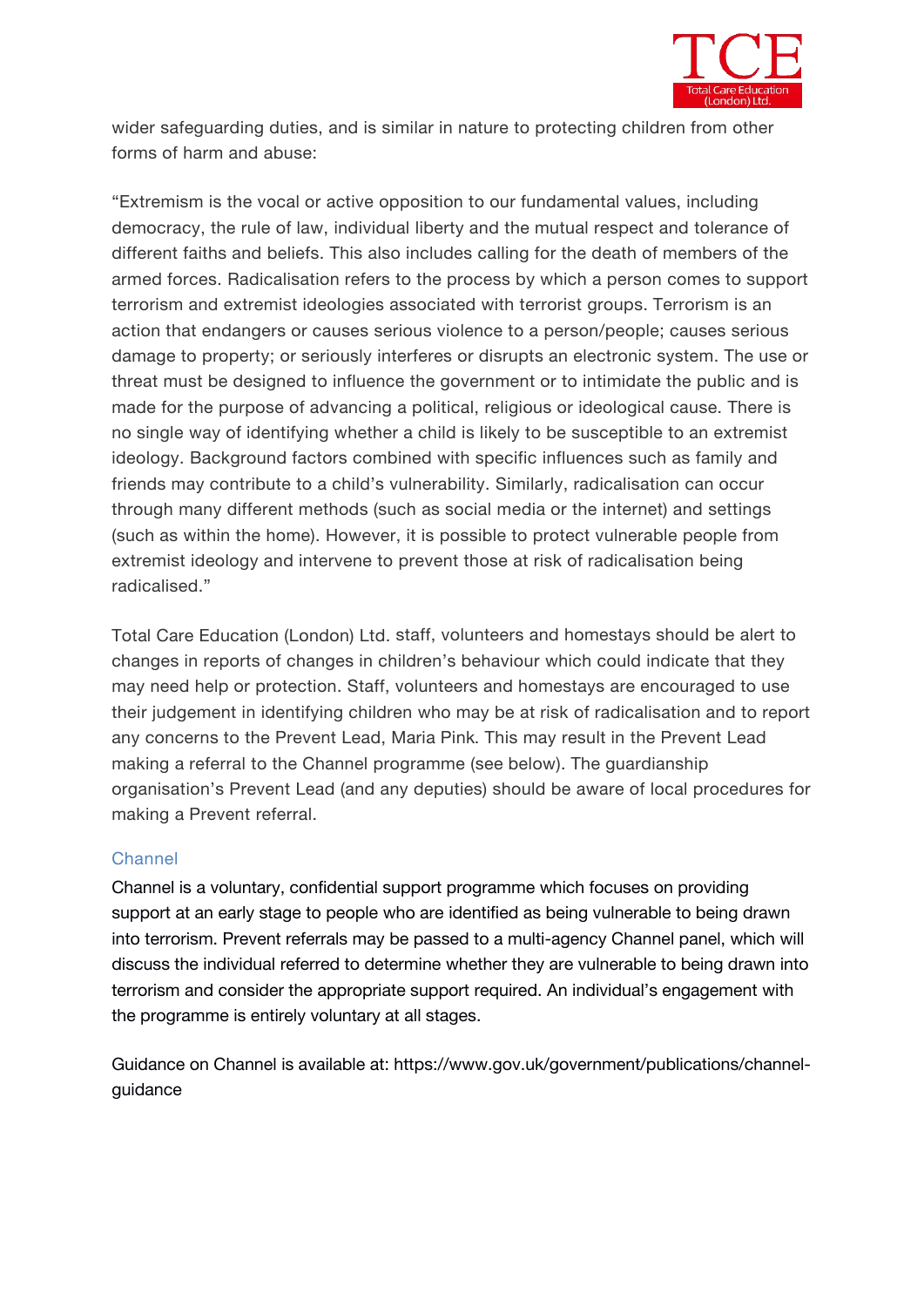

### **Policy**

Staff members, volunteers and homestays are expected to have a general understanding of the risks affecting children and young people, how to identify individual children who may be at

risk of radicalisation and what to do to support them. This policy outlines a clear procedure for protecting children at risk of radicalisation.

*Total Care Education (London) Ltd.* understands that the Prevent duty builds on existing partnerships for example with schools, parents and Local Safeguarding Partnerships. This policy considers the need for effective engagement with partners who are in key positions to spot signs of radicalisation (where this would not expose the child to further risk) and the need to be able to offer assistance and advice to those who raise concerns, and who require signposting to the right support mechanism. Total *Care Education (London) Ltd.* has a Prevent Lead who is responsible for dealing with any concerns in relation to radicalisation:

| Role                 | Name       | Telephone<br>Number/s | Email                      |
|----------------------|------------|-----------------------|----------------------------|
| Prevent<br>Lead      | Maria Pink | 07718662748           | Mariap.totalcare@gmail.com |
|                      | Pam Fei    | 07751758370           |                            |
| 24-hour<br>emergency | Maria Pink | 07718662748           | Pamela@mschai.com          |
| contact              | Pam Fei    | 07751758370           |                            |

#### **Prevent Lead Contact Details**

*Total Care Education (London) Ltd.* understands the importance of awareness training for staff, volunteers and homestays to identify children at risk of being drawn into terrorism and to challenge extremist ideas (i.e. extreme political or religious views). Staff, volunteer and homestay training needs are assessed internally with the Prevent Lead and DSL being the point of advice and support for staff, with regular safeguarding updates being circulated.

*Total Care Education (London) Ltd.* ensures that staff, volunteers and homestays have an awareness of the advice offered to schools by the Department for Education on the Prevent duty. The Government has launched the 'educate against hate' website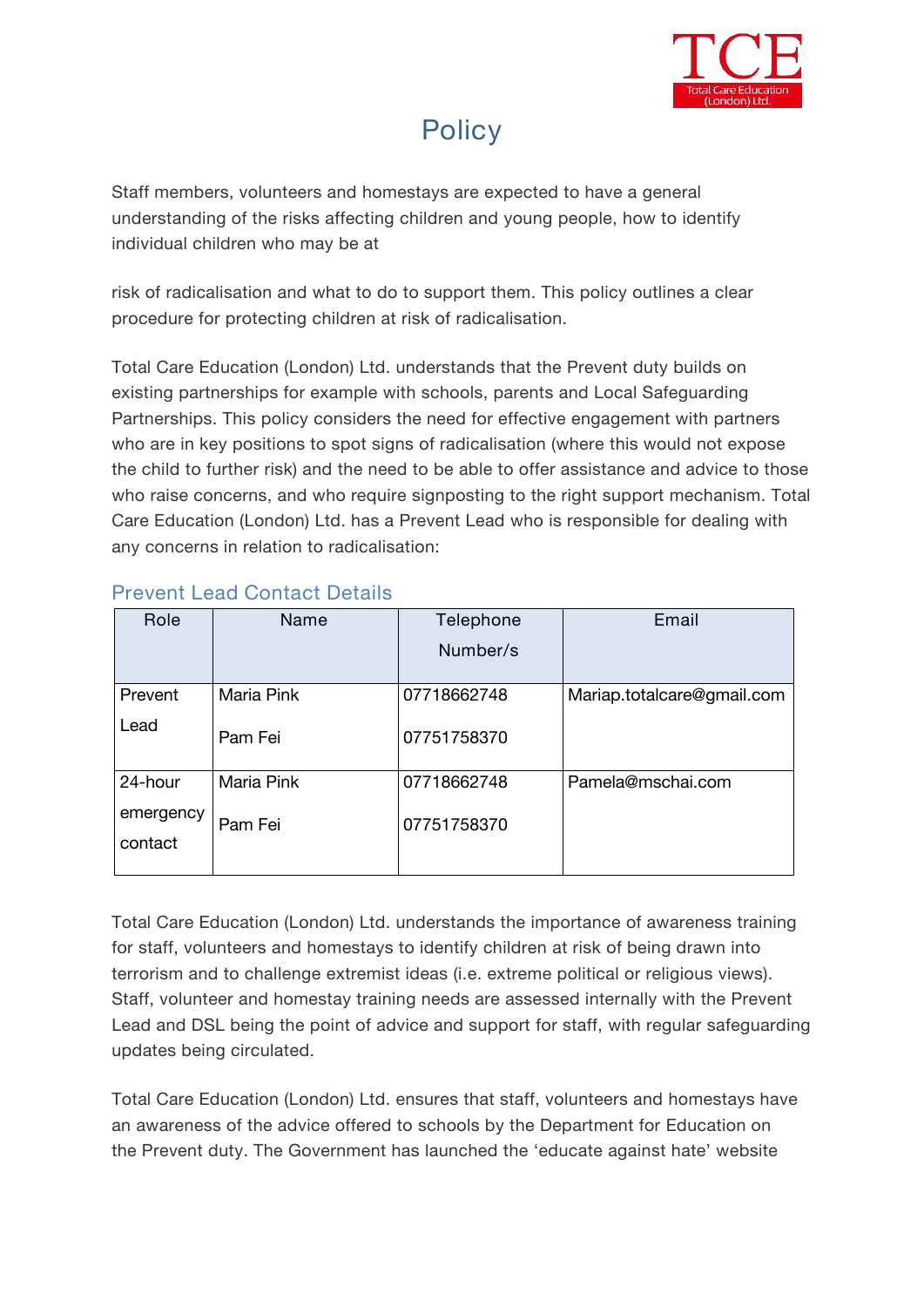

which provides information, tools and resources needed to recognise and address extremism and radicalisation in children and young people.

#### **Recognising risks and vulnerabilities of radicalisation**

Children and young people can be drawn into violence or exposed to messages of extremist groups by many means, including family or friends influences, direct contact with extremist groups of organisations, and through the internet.

The risk of radicalisation may be combined with other vulnerabilities including:

**Identity Crisis** – Distance from cultural/religious heritage and uncomfortable with their place in the society around them;

**Personal Crisis** – Family tensions; sense of isolation; adolescence; low self-esteem; disassociating from existing friendship group and becoming involved with a new and different group of friends; searching for answers to questions about identity, faith and belonging;

**Personal Circumstances** – Migration; local community tensions; events affecting country or region of origin; alienation from UK values; having a sense of grievance that is triggered by personal experience of racism or discrimination or aspects of Government policy;

**Unmet Aspirations** – Perceptions of injustice; feeling of failure; rejection of civic life; **Criminality** – Experiences of imprisonment; poor resettlement / reintegration; previous involvement with criminal groups.

**Potential risk indicators include:**

- Use of inappropriate language
- Possession of violent extremist literature or accessing extremist websites
- Behavioural changes
- The expression of extremist views
- Advocating violent actions and means
- Association with known extremists
- Articulating support for violent extremist causes or leaders
- Using extremist views to explain personal disadvantage
- Joining or seeking to join extremist organisations
- Seeking to recruit others to an extremist ideology.

Some children may be at risk due to living with or being in direct contact with known extremists.

*Total Care Education (London) Ltd.* will assess the specific risks of radicalisation for the students in our care and review this risk assessment at least annually.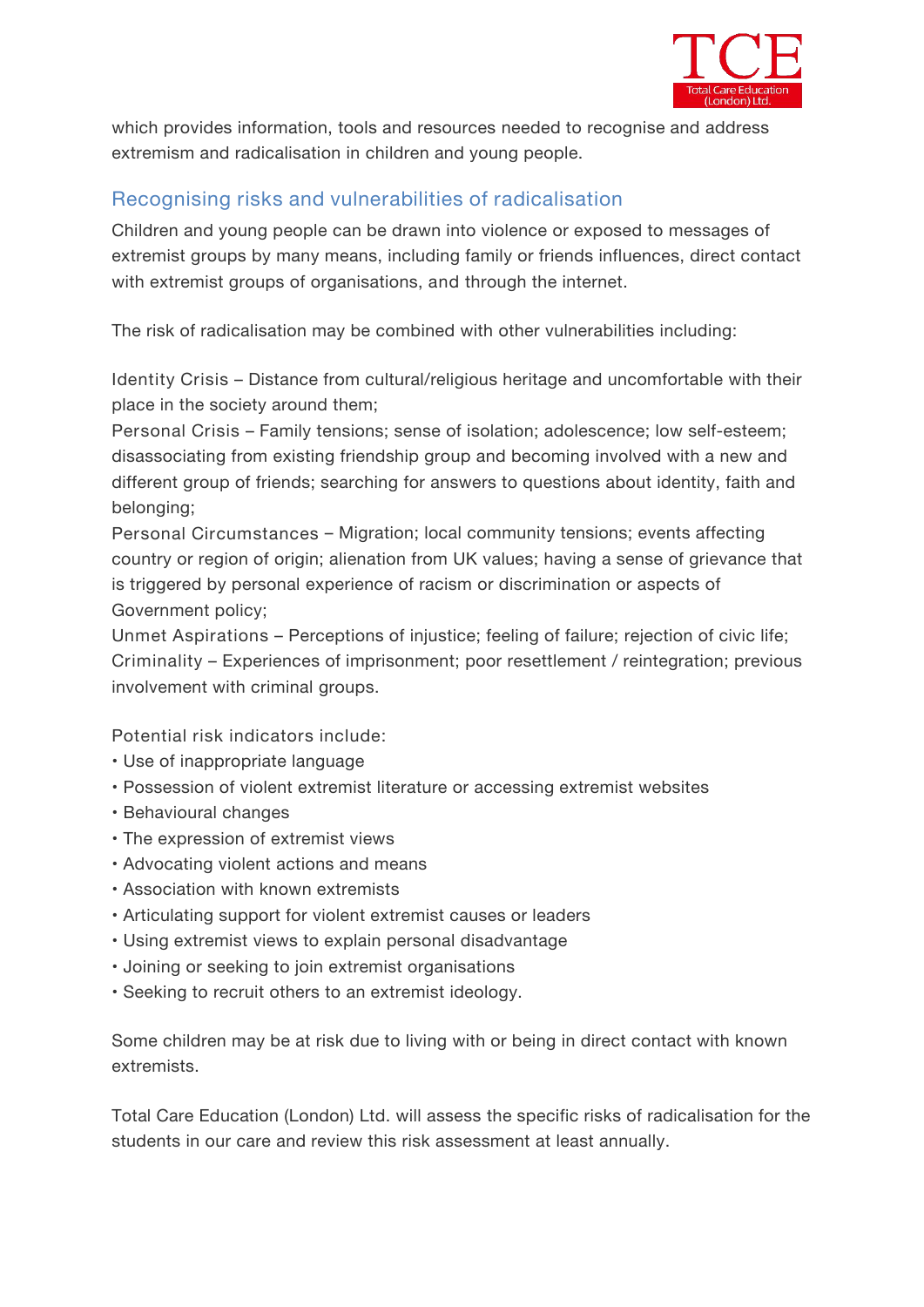

#### **Working with partners to protect children**

*Total Care Education (London) Ltd.* recognises the opportunity that the company has to support partners including schools and medical professionals in helping to protect and support children and young people at risk of radicalisations. Disclosures and concerns can be reported to *Total Care Education (London) Ltd.* staff in relation to our own students, and also in relation to other children and young people who our students may be in contact with.

As radicalisation and extremism are forms of child abuse, *Total Care Education (London) Ltd.* is aware of the duty to report cases or concerns in line with the company's Safeguarding and Child Protection Policy. The Prevent Lead will make a report to the police or the anti-terrorist hotline on 0800 789 321 for potential terrorist or extremist activity. Non-urgent concerns will be reported by the Prevent Lead to the Prevent Single Point of Contact within the relevant police force.

Staff should be aware that anonymous reports of suspicious activity can be reported through Crimestoppers on 0800 555 111 or via police force websites. Anonymous reports of potential terrorist or extremist activity can also be made to the anti-terrorist hotline on 0800 789 321.

#### **Awareness Training for Staff, Volunteers and Homestays**

The following sites provide online training for staff, volunteers and homestays who can regularly self-brief on how to identify children and young people who are at risk of radicalisation and extremism. Staff, volunteers and homestays are expected to use these tools to complement the safeguarding training provided by *Total Care Education (London) Ltd.*

The Home Office has developed three e-learning modules:

• Prevent awareness e-learning offers an introduction to the Prevent duty. http://www.elearning.prevent.homeoffice.gov.uk/

• Prevent referrals e-learning supports staff to make Prevent referrals that are robust, informed and with good intention. https://www.elearning.prevent.homeoffice.gov.uk/preventreferrals

• Channel awareness e-learning is aimed at staff who may be asked to contribute to or sit on a multi-agency Channel panel.

https://www.elearning.prevent.homeoffice.gov.uk/channel\_awareness/01-welcome.html